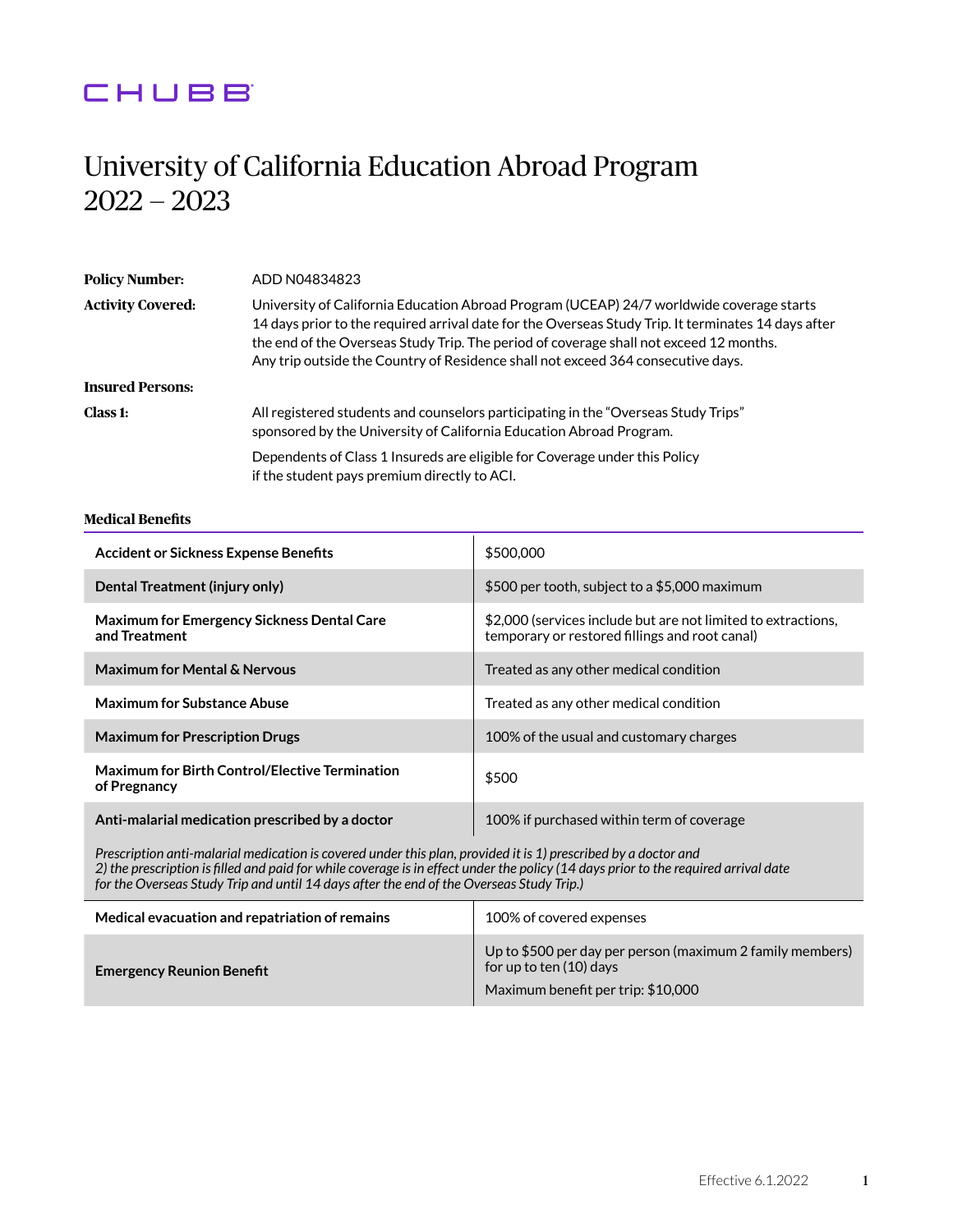## **Non-Medical Benefits**

| Accidental Death & Dismemberment Benefit                     | \$20,000                                                                                                                                                    |
|--------------------------------------------------------------|-------------------------------------------------------------------------------------------------------------------------------------------------------------|
| <b>Emergency Hotel Convalescence, if medically necessary</b> | Benefit maximum: \$100 per day<br>subject to a maximum of \$700                                                                                             |
| Lost Baggage Benefit                                         | Benefit maximum: Up to \$1,000 per bag<br>not to exceed \$2,000 per trip (subject to \$25 deductible)                                                       |
| <b>Personal Property Benefit</b>                             | Benefit maximum: Up to \$2,500 per item or set of items<br>not to exceed the actual purchase price, to a maximum of<br>\$5,000 (subject to \$25 deductible) |
| <b>Financial Instrument Reimbursement Benefit</b>            | Benefit maximum \$500 per trip, maximum \$500 for cash                                                                                                      |
| Quarantine Benefit, if required by doctor or government      | Benefit maximum: \$2,000                                                                                                                                    |
| <b>Trip Cancellation and Interruption Benefit</b>            | Benefit maximum: \$2,000                                                                                                                                    |
| <b>Trip Delay Benefit</b>                                    | Benefit Maximum: \$200 per day for up to 5 days                                                                                                             |
| <b>Security Evacuation Expense Benefit</b>                   | Benefit Maximum: \$100,000;<br>\$2,000,000 maximum aggregate per occurrence                                                                                 |

#### **Emergency Assistance Services:** (medical referrals, prescriptions, evacuation, repatriation)

# **Chubb-AXA Global Travel Assistance**

| <b>Phone Numbers:</b> | 1.855.327.1420 (inside US and Canada)  |
|-----------------------|----------------------------------------|
|                       | 1.630.694.9804 (outside US and Canada) |

**Email:** [medassist-usa@axa-assistance.us](mailto:medassist-usa%40axa-assistance.us?subject=)

*Identify yourself as a UCEAP participant and provide the policy number ADD N04834823*

**Claims Instructions:** (coverage inquiries, claim forms, claim status)

#### **Administrative Concepts, Inc. (ACI)**

| <b>Phone Numbers:</b> | 1.888.293.9229 (inside US and Canada)  |
|-----------------------|----------------------------------------|
|                       | 1.610.293.9229 (outside US and Canada) |
| <b>Fax:</b>           | 1.610.293.9299                         |
| Email:                | intlassist@acitpa.com                  |

#### **Extending Coverage:** (up to 3 months immediately before or after Overseas Study Trip)

Students may enroll online and purchase extended out-of-country insurance coverage provided under policy number ADDN04951980, for up to 3 months before or after the Overseas Study Trip provided it is purchased 7 days before their departure from the U.S. (for pre-program coverage) or 7 days before the program end (for post-program coverage). Refer to separate policy brochure for details.

| <b>Enroll Online:</b>                       | https://secure.visit-aci.com/insurance/UOC/                               |
|---------------------------------------------|---------------------------------------------------------------------------|
| Cost:                                       | \$37.00 per month (must purchase in whole month increments)               |
| <b>Contact for</b><br>additional questions: | Olivia Wu, Mercer Health & Benefits, olivia.wu@mercer.com, 1.212.345.7454 |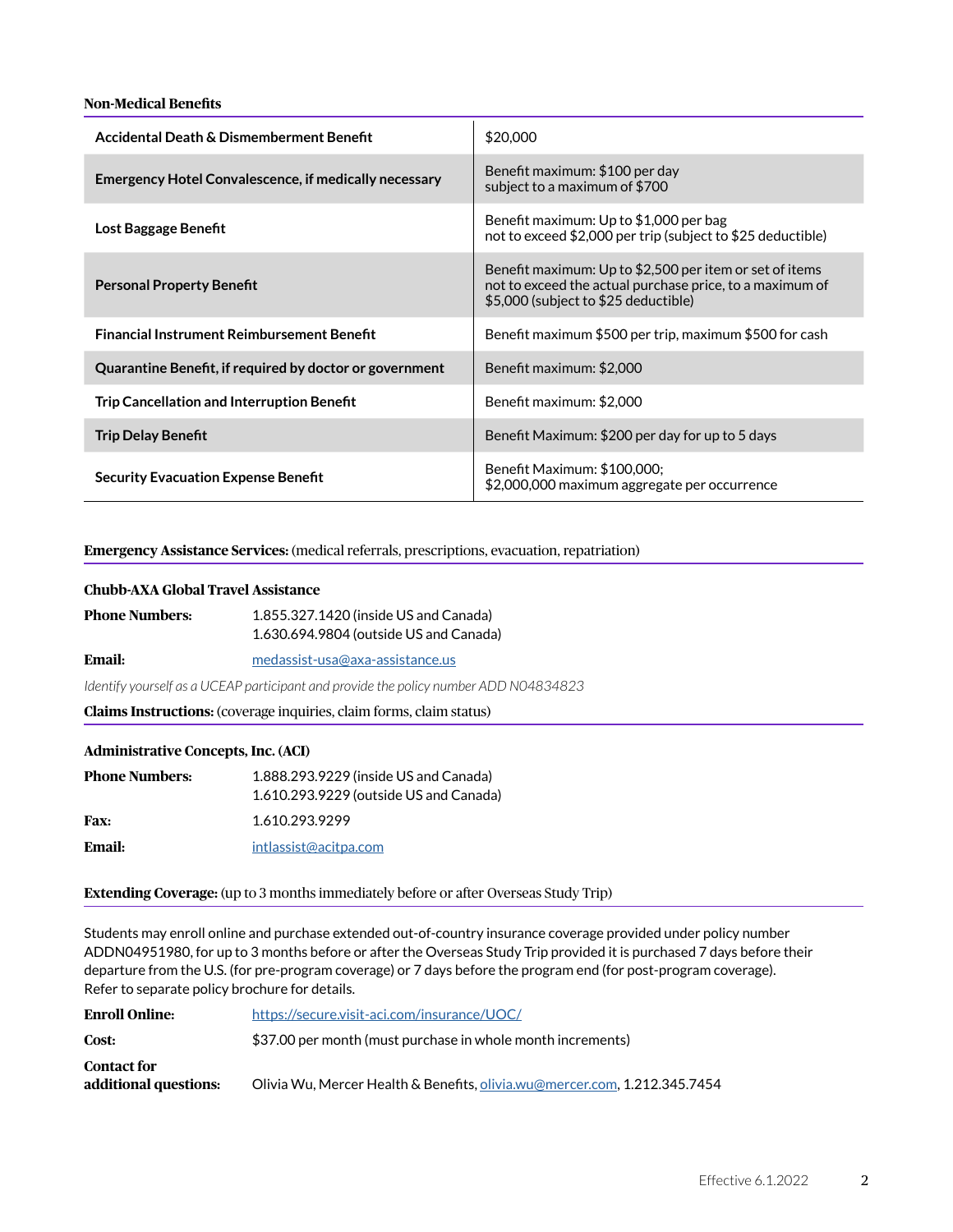## **What is Not Covered?**

#### **We will not pay benefits for any loss or Injury that is caused by or results from:**

- Intentionally self-inflicted injury; suicide or attempted suicide (applicable to Accidental Death and Dismemberment only)
- War or any act of war, whether declared or not
- Piloting or serving as a crewmember in any aircraft (except as provided by the Policy)
- Commission of, or attempt to commit, a felony
- Commission of or active participation in a riot or insurrection

# **In addition, We will not pay Medical Expense Benefits for any loss, treatment, or services resulting from, or contributed to by:**

- Services, supplies, or treatment, including any period of hospital confinement that was not recommended, approved and certified as medically necessary and reasonable by a doctor, or expenses that are not medical in nature
- Injury sustained while participating in professional sports
- Routine physicals
- Cosmetic surgery, except for reconstructive surgery needed as the result of an injury or sickness
- Elective surgery (except as provided by the Policy). Any elective treatment, surgery, health treatment or examination (a) deemed by Us to be experimental; and (b) are not recognized and generally accepted medical practices in the United States
- Dental care, except as the result of injury to natural teeth cause by accident or for emergency pain relief treatment to sound, natural teeth
- Emergency sickness dental expenses incurred for; Routine oral examinations; Fluoride applications; Prosthetics (new and repaired); Expenses for more than one dentist in excess of those that would have been incurred had all services been performed by one dentist; Expenses in excess of the lowest fee in cases where there are optional treatment techniques carrying different fees; Services primarily for cosmetic or aesthetic purposes; Orthodontics; Treatment already in progress or recommended by a dentist within six months of the Covered Person's effective date of coverage; Replacement of denture or orthodontic appliance due to loss or theft; Denture or bridgework replacement of teeth extracted prior to the Covered Person's effective date of coverage; Expense incurred for treatment of temporomandibular or craniomandibular joint dysfunction and associated myofacial pain
- Eye refractions or eye examinations for the purpose of prescribing corrective lenses or for the fitting thereof, unless caused by an Injury incurred while covered under the Policy
- Treatment by an immediate family member or member of Covered Person's household
- Treatment furnished under any mandatory government program or facility set up for treatment without cost to any individual
- Expenses payable by any automobile insurance without regard to fault
- Nasal or sinus surgery, except surgery made necessary as a result of a covered injury
- Injury or sickness where the Covered Person's trip to the host country is undertaken for treatment or advice for such injury or sickness
- Birth control including surgical procedures and devices (except as provided by the Policy)
- Elective termination of pregnancy (except as provided by the Policy)

#### **In addition to the General Exclusions, We will not pay Lost Baggage and Personal Property Benefits for:**

- Loss or damage due to:
	- Moth, vermin, insects, or other animals; wear and tear; atmospheric or climatic conditions; or gradual deterioration or defective materials or craftsmanship; mechanical or electrical failure; any process of cleaning, restoring, repairing, or alteration
- More than a reasonable proportion of the total value of the set where the loss or damaged article is part of a set or pair
- Devaluation of currency or shortages due to errors or omissions during monetary transactions
- Any loss not reported to either the police or transport carrier within 24 hours

This insurance does not apply to the extent that trade or economic sanctions or other laws or regulations prohibit us from providing insurance, including, but not limited to, the payment of claims.